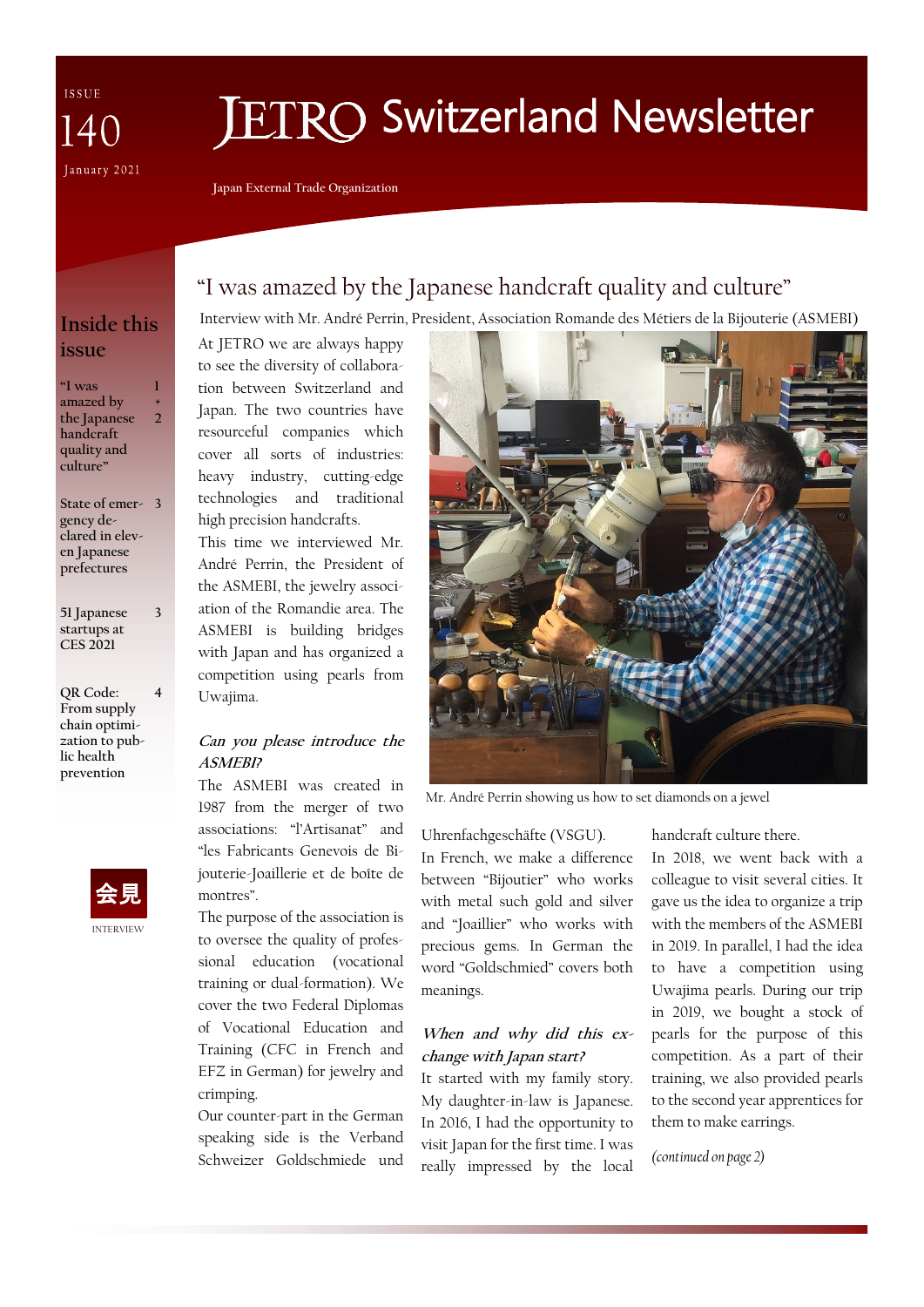## "The demand has been very strong over the last months"

*(continued from page 1)*

#### **What are the strengths of Japanese jewelry and handcraft?**

I am passionate about handcrafts, not only jewelry. I was amazed by what you can find in Japan. It is not only about quality, but also the whole culture. Handcraft is highly considered in Japan. More than here. The best artisans are recognized as national treasures. Experience is also highly regarded. This is important because in our job we never stop to learning.

Generally speaking, in Japan, jewelry is not very ostentatious. You are more likely find delicate jewelry with pearls.

#### **Can you tell us more about the competition "Belle Harmonie"?**

We chose this name because it was a perfect way to celebrate the new Japanese era started last year in Japan. Reiwa has been officially translated in to English as, beautiful harmony. "Belle harmonie" is the closest and most common French translation.

We bought some baroque pearls in Japan during our trip, for the purpose of this competition.

Baroque pearls are pearls that are not perfectly spherical. Their irregularities are often considered as imperfections. Therefore, they are difficult to sell. However, we do believe they have potential. The challenge for the candidates was to sublimate those irregularities. Three pearls were given to the 28 candidates. The rule was to make a necklace using the pearl. The competition covers all of Switzerland, we have seven German-speaking candidates and the rest in the Romandie. On the jury, we have three members of the association, two designers, an art specialist and a representative from the Canton of Geneva.

#### **Switzerland is famous for its watchmaking industry. Jewelry is very important too but less known. How do you explain it?**

It is a very important industry in Switzerland, but indeed less known than watchmaking. We do not have the same communication impact, nor the same budget to promote our industry. A significant difference is that we are a world made of many small handcrafters, not big companies. It is a pity considering how many talented people we have here. We need to communicate better.

This said, we work a lot with the watch industry. Some jewelry brands have started to do watches and watchmakers are having jewelry-watches.

#### **What explains the Swiss excellence in this industry?**

It is difficult to say. My guess would be the quality of the education. The vocational training as we know it in this industry, is more than 60 years old but an apprenticeship in jewelry is as old as the jewelry companies. The school of "Art Décoratif" has been teaching jewelry for about 180 years.

Jewelry making in Switzerland has its roots in the migration of the



Grand Prix: Harmony and technicity for this movable balanced jewel. Created by Catherine Schmeer Truscello in Carouge

Huguenots, who flew persecution in France more than 350 years ago. Many of them were handcrafters and watchmakers. They came with their knowledge and continued their work here. At first, jewelers used to decorate the watch cases.

### **What are the next steps for your collaboration with Japanese jewelers?**

Ideally, this competition is a winwin situation. Nice jewels using baroque pearls is a way for us to show our knowledge, and for the pearl producers to better sell those disregarded pearls. If the pandemic situation allows, we would like to bring the pieces made by the participants to Japan in April (Postponed to next year). The pieces could be presented around the country for a couple of months before returning to Switzerland.

Check the [ASMEBI website](http://www.asmebi.ch/fr/accueil) where you can find [the creation of the 28](http://www.asmebi.ch/fr/accueil/actualites/decouvrez-toutes-les-creations-du-concours-belle-harmonie-2020)  [participants.](http://www.asmebi.ch/fr/accueil/actualites/decouvrez-toutes-les-creations-du-concours-belle-harmonie-2020)

INTERVIEW

会見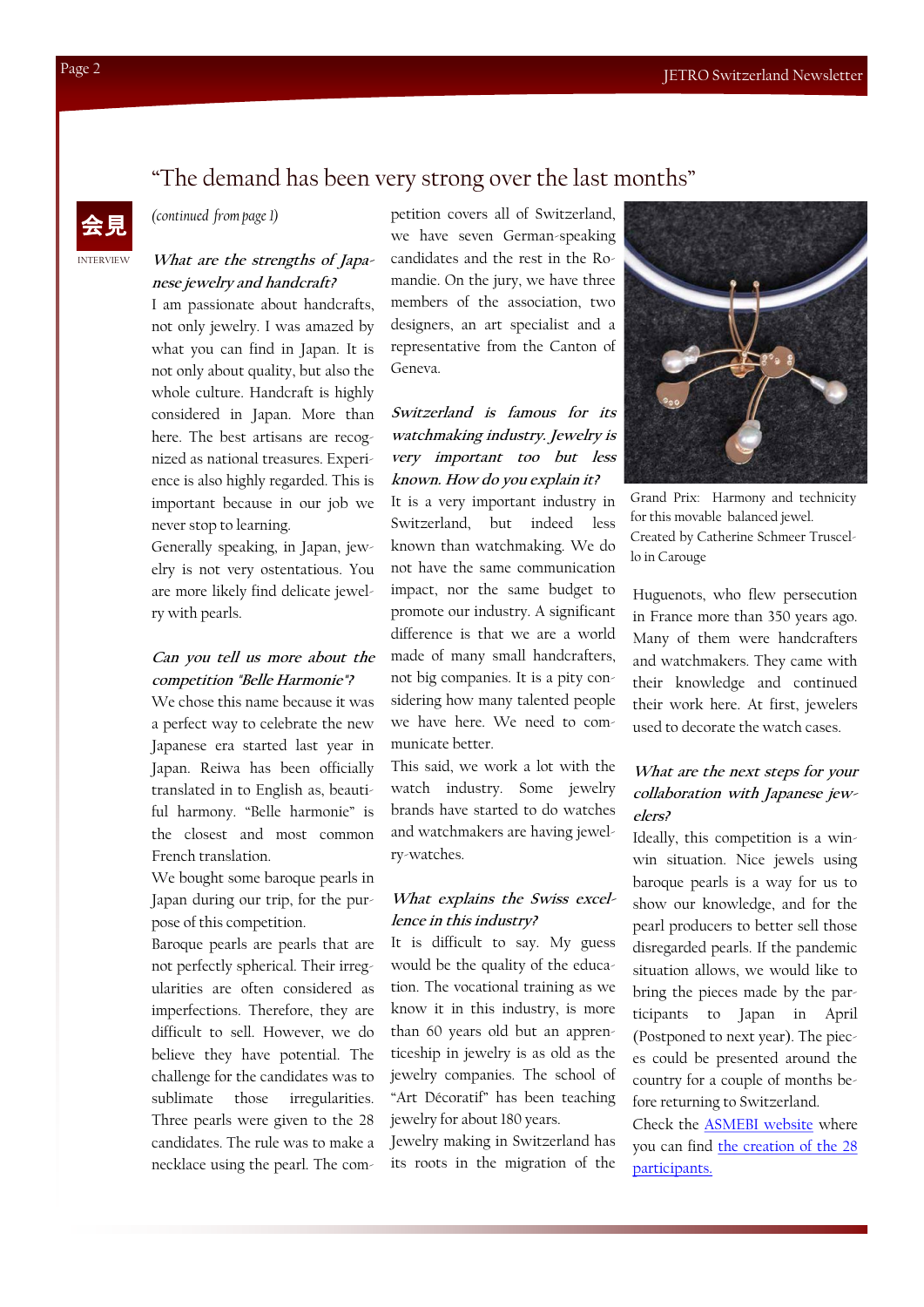## State of emergency declared in eleven Japanese prefectures

Over the last few weeks, Japan has been experiencing a considerable increase in the number of COVID cases in the country. The number of daily infections has been regularly over 6,000 cases in January, which is low in international comparison but high regarding Japanese past waves. Therefore, Prime Minister Suga declared a [state of](https://japan.kantei.go.jp/99_suga/statement/202101/_00006.html)  [emergency](https://japan.kantei.go.jp/99_suga/statement/202101/_00006.html) for eleven prefectures: Tokyo, Chiba, Saitama, and Kanagawa on January 7; followed by Tochigi, Gifu, Aichi, Kyoto, Osaka, Hyogo, and Fukuoka on January 13. The state of emergency will translate into four main measures for the population:

Closing of restaurants and bars at 8 PM;

Decrease by 70% of commuters thanks to teleworking;

Refraining from going out for non-

essential reasons, especially after 8 PM;

Limitation of the number of people attending sports events and concerts.

Unfortunately for foreign travellers, the business track and residence track that allowed short trips to Japan under certain conditions has temporarily been suspended.

The current measures are in force

until February 7th.

Regarding vaccines, Japan has already secured more than 500 million doses from several developpers (Pfizer, Moderna, AstraZeneca, and Novavax). So far only Pfizer/ Biontech's vaccine is in the approval phase, as local trials are part of the requirement for approval in Japan.



Prime Minister Suga holding a press conference on January 8, 2021

## 51 Japanese startups at CES 2021

Japanese startups were well represented this year at the Consumer Electronic Show, the largest event dedicated to new technologies and consumer electronics.

Because of the circumstances, the event was digital this year and took place from January 11 to 14.

JETRO, through the J-Startup program, supports those startups encompassing a wide spectrum of products and technologies: AI, health, wearables, robotics, IoT, smart home, transportation, blockchain, energy, and space tech, as well as anti-coronavirus technologies.

A special session "Transforming the Super Aging Society into a Super Smart Society" was held on January 13th. J-Startup innovators work on the front line of Japanese "superaging society" and have a lot of experience to share.

In the coming editions of the newsletter we will briefly introduce those start-ups. In the meantime, the list is available following this

[link](https://www.jetro.go.jp/ext_images/_News/en/2020/2b8216a71bc245b9/ceslist_en.pdf) and a special page about them is available [here.](https://www.jetro.go.jp/en/events/ces2021/)





ACTIVITY